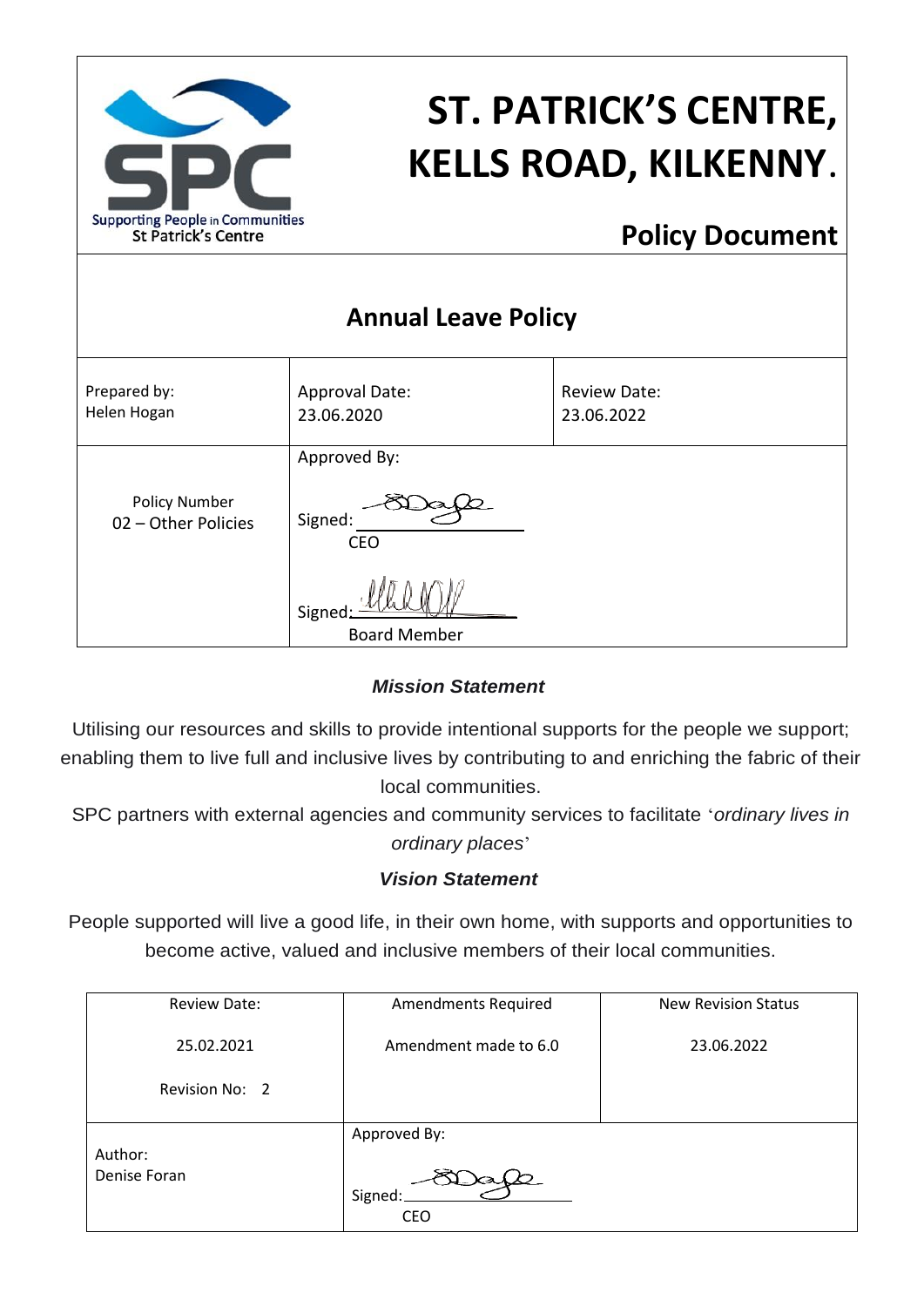### **Contents**

| 1. Policy Statement                         | 3 |
|---------------------------------------------|---|
| 2. General Provisions                       | 3 |
| 3. Guidelines                               | 4 |
| 4. Public Holidays                          | 4 |
| 5. Discretionary Annual Leave               | 5 |
| 6. Annual Leave during Christmas Period     | 5 |
| 7. Management Cover during Christmas Period | 6 |
| 8. Procedure for Managing Annual Leave      | 6 |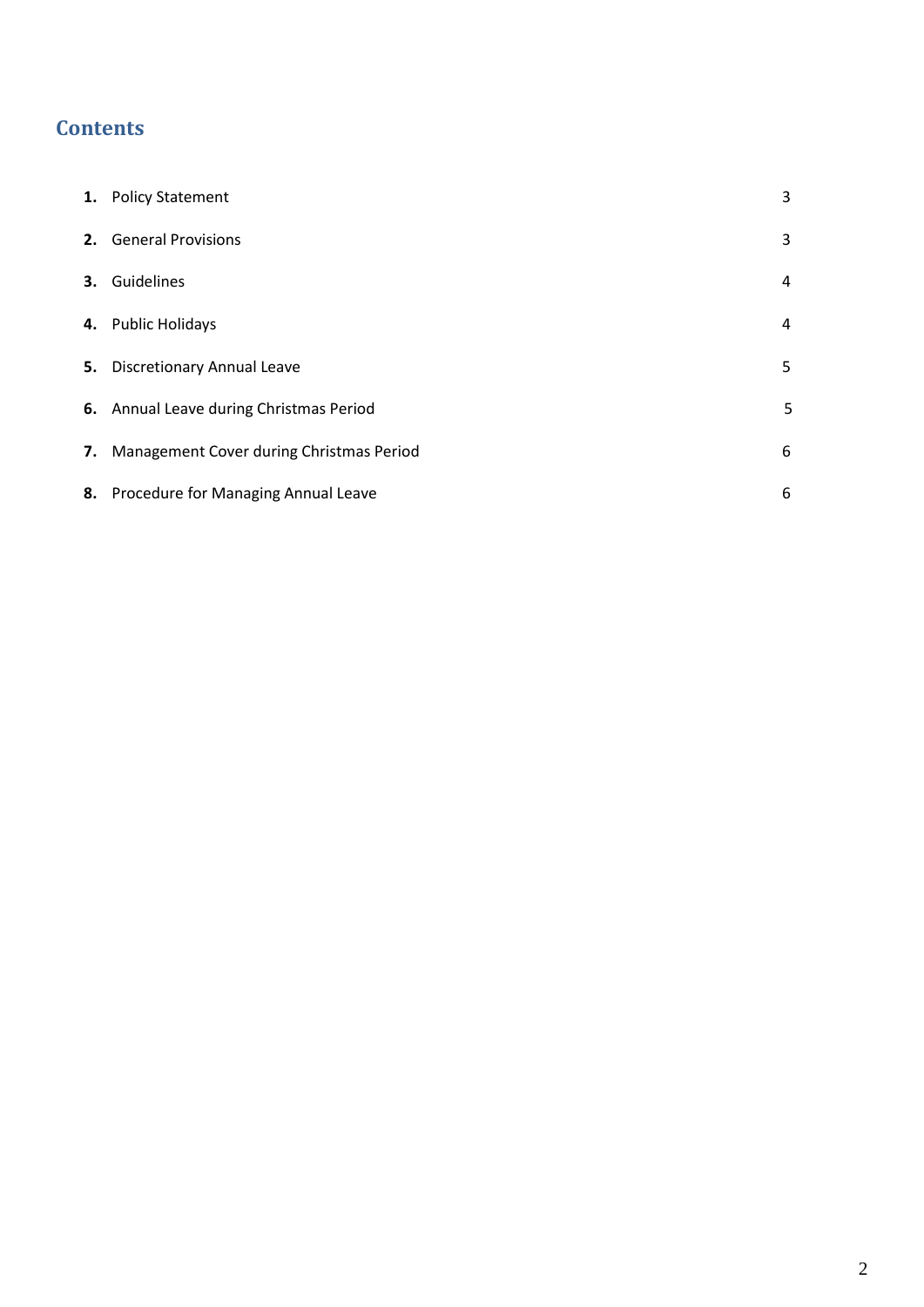#### **1.0 Policy Statement:**

- 1.1 All employees of SPC are entitled to Annual Leave and all staff is to avail of their full annual entitlement within the year, except in exceptional circumstances. This is to ensure that staff can maintain appropriate balance between work and periods of rest.
- 1.2 This policy aims at providing equity with regard to scheduling annual leave and at balancing family/personal responsibilities and the need for rest and recreation with the need to ensure adequate and appropriate staffing to meet the needs of the people we support.
- 1.3 The taking of annual leave should be planned, in order to allow the organisation sufficient time to arrange cover for the absence of employees. Thus, before making a holiday commitment, employees must consult with their Team Leader/Manager regarding taking time off.
- 1.4 Please note that a request for annual leave is a 'request' and while you are entitled to your annual leave the granting of leave for any particular period is at the discretion of the employer. Every effort will be made to accommodate employees' requests, but, in certain instances, employees will be required to make alternative arrangements if their absence would cause operational difficulties or if another employee has already requested time off.

#### **2.0 General Provisions:**

- 2.1 The annual leave year runs from Jan 1st. to December 31st.
- 2.2 Certain functions of the service close for set holiday periods and employees in these areas must take their leave during these official holiday periods.
- 2.3 All employees, regardless of status or service begin to accrue annual leave from the date of their employment. Leave is calculated based on hours worked and includes time spent on maternity leave, adoptive leave, annual leave, sick leave and public holidays.
- 2.4 Annual leave is not accrued on overtime.
- 2.5 Where an employee commences or terminates his/her employment during the year annual leave entitlement is calculated on a pro-rata basis.
- 2.6 When a termination of employment occurs, if there is any paid annual leave already taken which exceeds the annual leave entitlement accrued on the date of termination, the organisation will deduct any excess annual leave pay from any termination pay.
- 2.7 Annual leave must be applied for and approved in advance through the self-service system (TMS) by your Team Leader/Manager who will consider the request in the context of your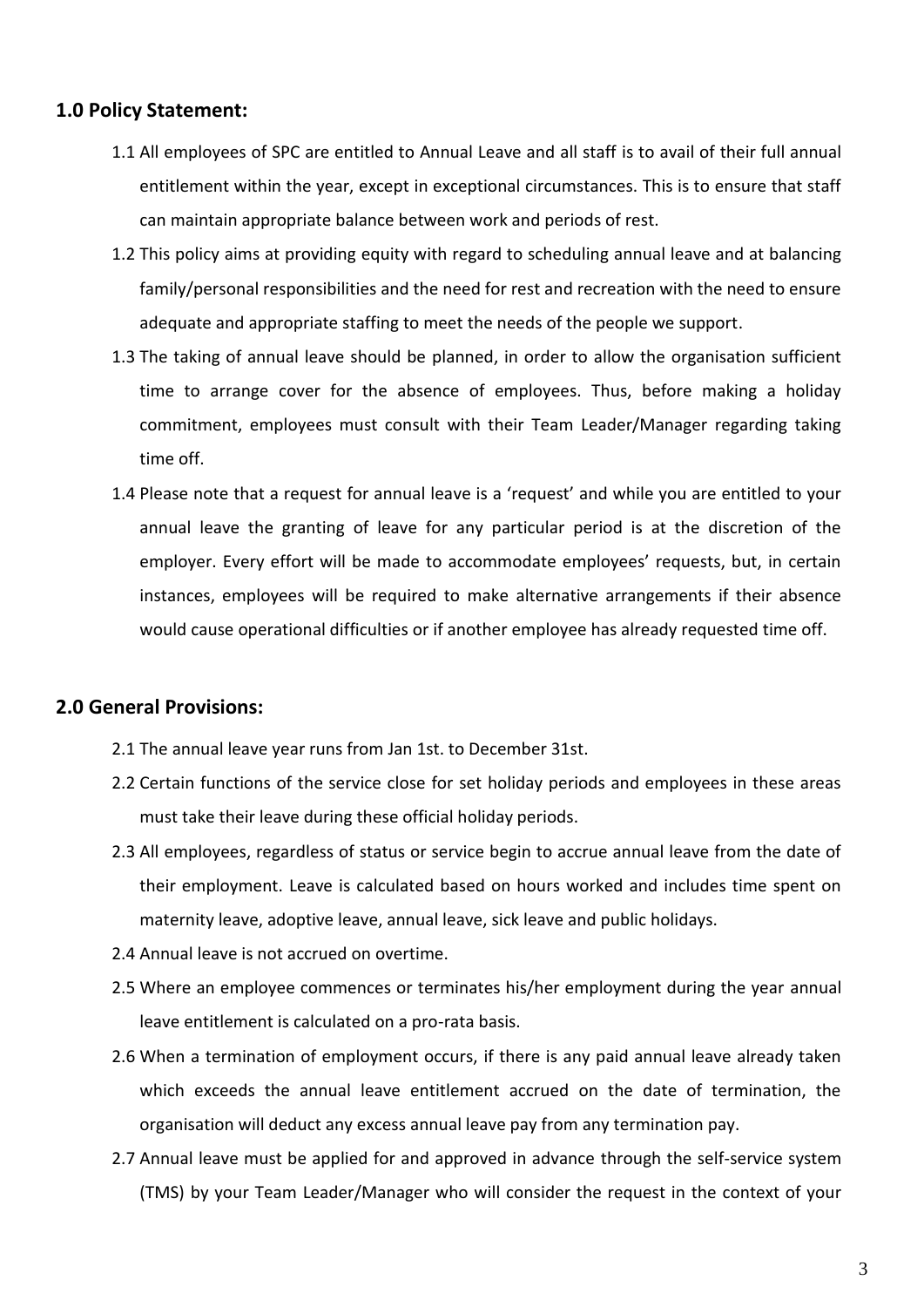needs and a review of the service/department requirements. Annual Leave decisions will be made by the Team Leader/Manager.

2.8 Night staff is required to apply for leave through the self-service system (TMS) to the Team Leader/Manager.

#### **3.0 Guidelines**

- 3.1 **All** statutory leave entitlement for QTR 1, 2, 3 & 4 must be requested and submitted through the self-service system before 30<sup>th</sup> November for the following year.
- 3.2 Annual Leave must be requested for a working week i.e. Sunday through to Saturday.
- 3.3 Having regard to service requirements, statutory Annual Leave requirements should be broadly scheduled in the following way:
	- QTR 1-1st January to March 31<sup>st</sup>, 1 working week.
	- **•** QTR 2 & 3 1st April to 30<sup>th</sup> June and 1<sup>st</sup> July to 30<sup>th</sup> September 2 working weeks.
	- QTR 4 1st October to December 19th, 1 working week.
	- Annual Leave during holiday periods can only be assigned by the Team Leader/ Manager.

3.4 Duration of annual leave is only granted in line with safe services and on the grounds of equity.

#### **4.0 Public Holidays**

There are nine public holidays as follows:

Christmas Day Stephen's Day St Patricks Day Easter Monday The first Monday in May The first Monday in June The first Monday in August The first Monday in October The first of January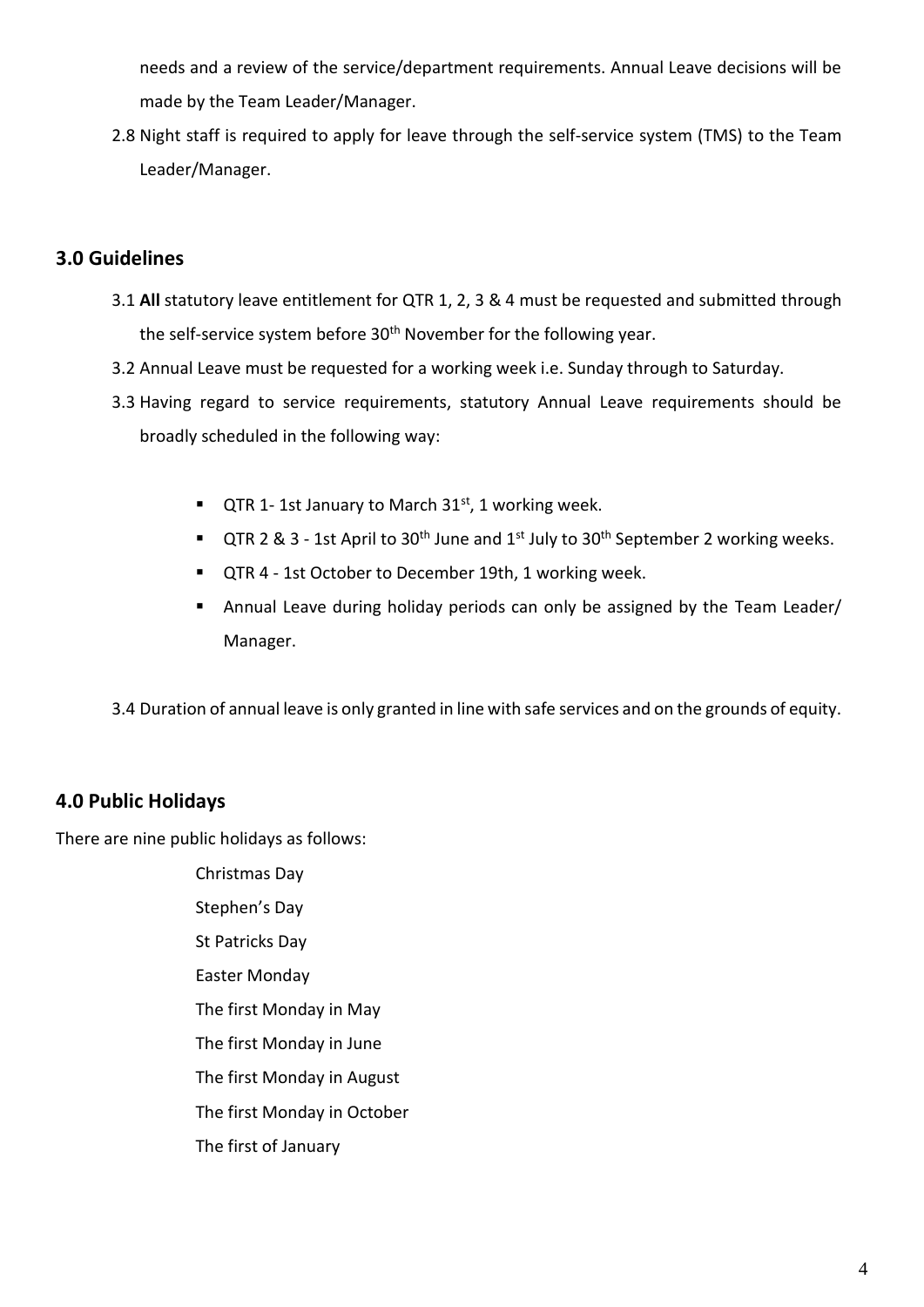Annual leave in respect of these public holidays must be requested and taken within 30 days of the Public Holiday occurring. If a request has not been made as per the guidelines, the Team Leader/Manager, following consultation with the employee, will allocate leave dates to the staff to suit the needs of the service.

#### **5.0 Discretionary Annual Leave**

Additional discretionary annual leave should be applied for before the **31st of October** for the current year as per the guidelines and within the annual leave year. If the full discretionary leave is not applied for the Team Leader/Manager, following consultation with the employee, will allocate leave dates to staff to suit the needs of the service.

- 5.1 Annual leave must be completed within the current leave year. In exceptional circumstance where the employee has agreed to defer his/her annual leave at the request of his/her Team Leader/Manager such leave can be carried forward into the following year. This leave must be taken by March 31<sup>st</sup> of the following year or be forfeited, unless SPC has been unable to facilitate the taking of same.
- 5.2 Any other additional leave outside of the above guidelines may be applied for on an ad hoc basis. This must be applied for with notice to the Team Leader/Manager, the same process for applying and approval of leave through the self-service system outlined in this policy will apply. The additional leave is at the discretion of the Team Leader/Manager who will also consider the needs of people supported while also maintaining a safe service. Any special requests will have to be managed within approved WTE of the service cluster and also requires the approval of the CSM.

#### **The Following Provisions Apply To Front Line Staff And Management:**

#### **6.0 Annual Leave During the Christmas Period:**

In order to provide equity with respect to time with family and friends at this time of year and to maintain appropriate service the following applies:

- Christmas Roster requests/submissions must be agreed by the Team Leader/Manager by the end October.
- Adequate cover in line with normal staffing levels must be maintained during this period.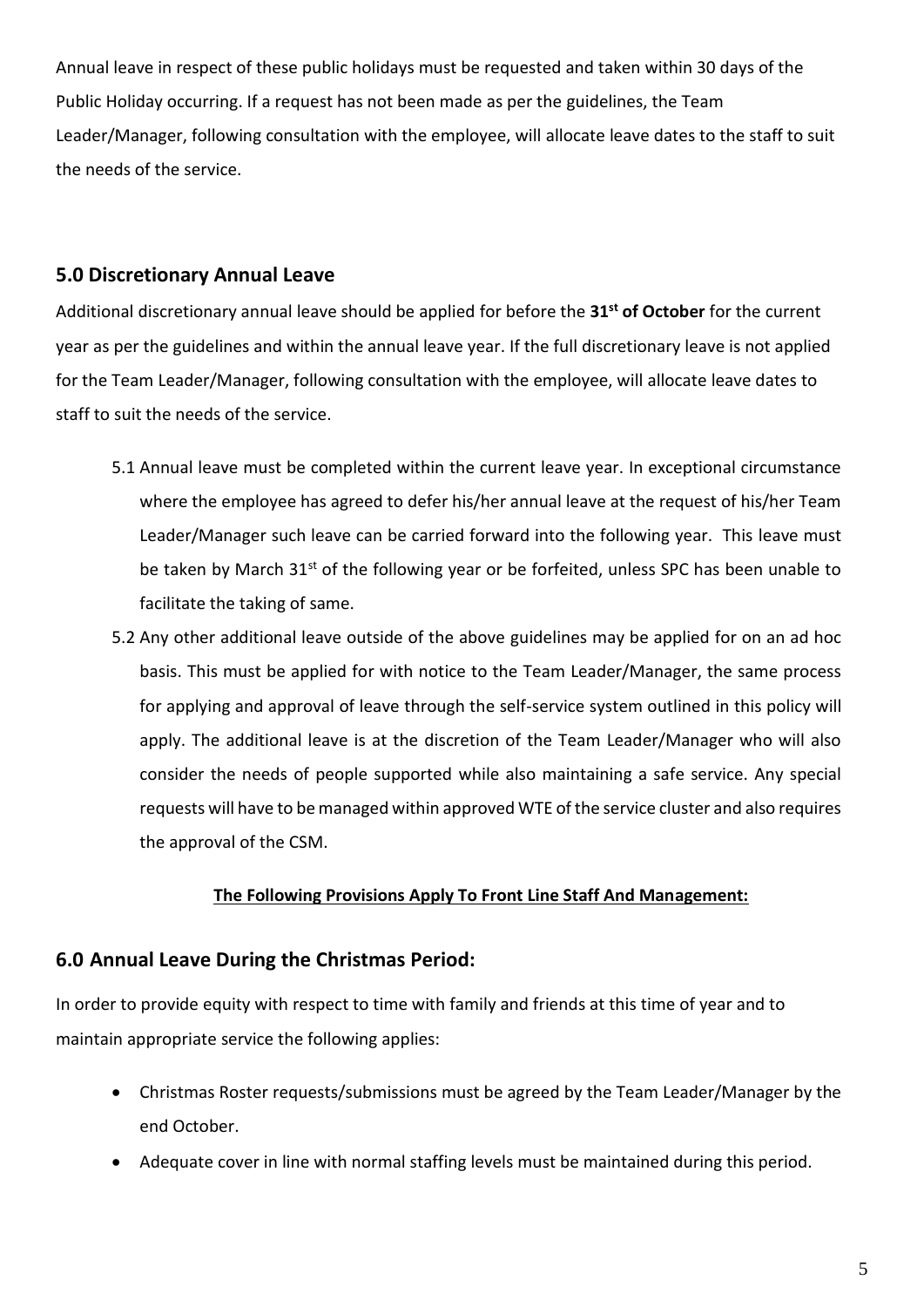- When drawing up rosters Team Leaders/Managers should ensure that off duty for peak days (Public Holidays) are allocated to staff who worked those peak (Public Holidays) periods in the previous year.
- Off duty, days should be fairly distributed between long serving, short serving and relief staff.
- Staff who have worked peak (Public Holidays) holiday periods in the previous year should be given first consideration for off duty during those periods in the current year, however this will be assessed on the needs of the service at this time and it may not always be feasible or possibly to accommodate this.

#### **7.0 Management Cover During Christmas Period:**

Christmas is a busy and exciting time for people supported and their families and a Management presence during this very busy time is essential. A minimum level of Management cover must be available during the Christmas period and all CNM1's/Team Leaders/Community Service Managers should work at least 1 day during the period December 24<sup>th</sup> to 27<sup>th</sup> inclusive and December 31<sup>st</sup> – Jan 2<sup>nd</sup> inclusive. These days should be rotated amongst Team Leaders/ Community Service Managers by agreement.

#### **8.0 Procedure for Managing Annual Leave:**

- The Team Leader/Manager will make available an annual leave calendar/book/year planner for the coming year by the end of October of the current leave year. The Team leader/Manager will only update the planner once the leave request is approved through the self-service system.
- Individual leave is requested through the self-service system to the Team Leader/Manager for approval, requests must be provided to the Team Leader/Manager at least 4 weeks in advance of request.
- The Team Leader/Manager should then approve or reject the request as soon as possible but no later than 2 weeks from a request date. If rejected the Team Leader/Manager should explain the reason for the refusal.
- It is the responsibility of the employee to follow up with the Team Leader/Manager to confirm if the annual leave requested on the self-service system to ensure it has been approved or otherwise. Employees should not assume leave has been approved if the request is pending.
- The full statutory entitlement of statutory leave should be applied for as per the guidelines and within the annual leave year. If the full statutory leave is not applied for the Team